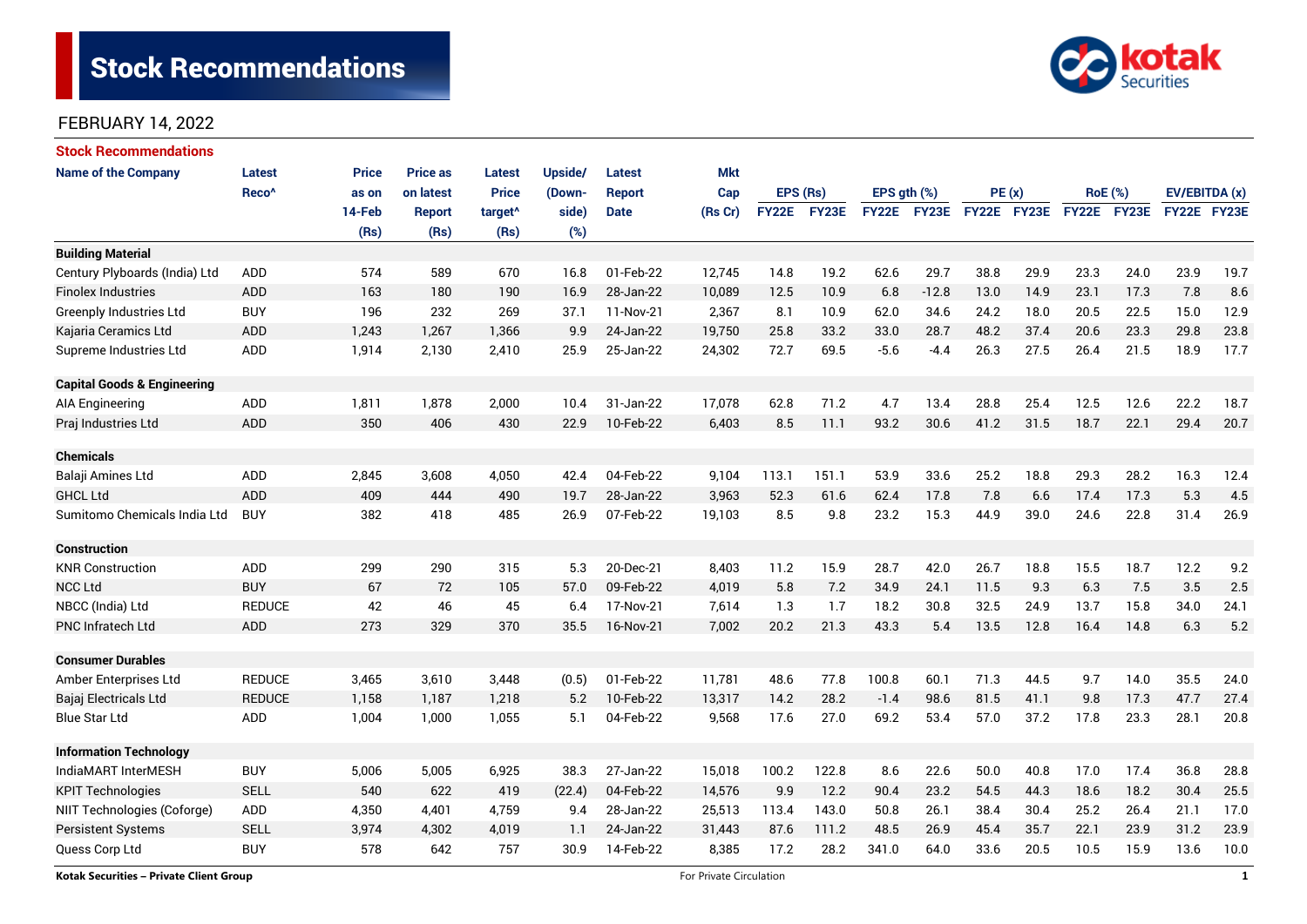

#### FEBRUARY 14, 2022

| <b>Stock Recommendations</b>       |                   |              |                 |                     |         |             |            |              |       |              |              |             |       |      |                |             |               |  |
|------------------------------------|-------------------|--------------|-----------------|---------------------|---------|-------------|------------|--------------|-------|--------------|--------------|-------------|-------|------|----------------|-------------|---------------|--|
| <b>Name of the Company</b>         | Latest            | <b>Price</b> | <b>Price as</b> | <b>Latest</b>       | Upside/ | Latest      | <b>Mkt</b> |              |       |              |              |             |       |      |                |             |               |  |
|                                    | Reco <sup>^</sup> | as on        | on latest       | <b>Price</b>        | (Down-  | Report      | Cap        | EPS (Rs)     |       |              | EPS ath (%)  |             | PE(x) |      | <b>RoE</b> (%) |             | EV/EBITDA (x) |  |
|                                    |                   | 14-Feb       | Report          | target <sup>^</sup> | side)   | <b>Date</b> | (Rs Cr)    | <b>FY22E</b> | FY23E | <b>FY22E</b> | <b>FY23E</b> | FY22E FY23E |       |      | FY22E FY23E    | FY22E FY23E |               |  |
|                                    |                   | (Rs)         | (Rs)            | (Rs)                | (%)     |             |            |              |       |              |              |             |       |      |                |             |               |  |
| <b>Metals &amp; Mining</b>         |                   |              |                 |                     |         |             |            |              |       |              |              |             |       |      |                |             |               |  |
| <b>MOIL Ltd</b>                    | ADD               | 177          | 177             | 200                 | 13.3    | 15-Nov-21   | 4,702      | 10.3         | 12.3  | 39.2         | 19.4         | 17.1        | 14.3  | 8.4  | 9.8            | 8.3         | 6.3           |  |
| <b>APL Apollo Tubes Ltd</b>        | <b>BUY</b>        | 827          | 820             | 980                 | 18.4    | 28-Jan-22   | 20,685     | 21.0         | 27.0  | $-27.6$      | 28.6         | 39.4        | 30.6  | 26.7 | 26.8           | 22.7        | 17.9          |  |
|                                    |                   |              |                 |                     |         |             |            |              |       |              |              |             |       |      |                |             |               |  |
| Oil & Gas                          |                   |              |                 |                     |         |             |            |              |       |              |              |             |       |      |                |             |               |  |
| Chennai Petroleum Corp             | <b>BUY</b>        | 103          | 104             | 127                 | 23.9    | 25-Jan-22   | 1,527      | 30.3         | 18.2  | 75.1         | $-39.9$      | 3.4         | 5.6   | 24.6 | 12.5           | 6.7         | 8.2           |  |
| Gujarat Gas                        | <b>ADD</b>        | 644          | 660             | 734                 | 14.0    | 10-Feb-22   | 44,293     | 18.7         | 26.7  | 0.5          | 42.8         | 34.4        | 24.1  | 24.3 | 27.3           | 21.1        | 15.3          |  |
| <b>MRPL</b>                        | ADD               | 42           | 47              | 50                  | 19.2    | 31-Jan-22   | 7,350      | 1.2          | 6.8   | $-137.5$     | 466.7        | 35.0        | 6.2   | 4.7  | 23.8           | 13.3        | 8.7           |  |
|                                    |                   |              |                 |                     |         |             |            |              |       |              |              |             |       |      |                |             |               |  |
| <b>Paints</b>                      |                   |              |                 |                     |         |             |            |              |       |              |              |             |       |      |                |             |               |  |
| Akzo Nobel India Ltd               | <b>BUY</b>        | 1,907        | 1,887           | 2,670               | 40.0    | 14-Feb-22   | 8,904      | 57.9         | 67.2  | 27.3         | 16.1         | 32.9        | 28.4  | 17.9 | 19.7           | 19.8        | 16.9          |  |
|                                    |                   |              |                 |                     |         |             |            |              |       |              |              |             |       |      |                |             |               |  |
| <b>Pharmaceuticals</b>             |                   |              |                 |                     |         |             |            |              |       |              |              |             |       |      |                |             |               |  |
| <b>Suven Pharmaceuticals</b>       | <b>REDUCE</b>     | 503          | 561             | 550                 | 9.3     | 17-Aug-21   | 12,780     | 16.9         | 21.1  | 19.0         | 24.9         | 29.8        | 23.8  | 27.6 | 26.5           | 23.2        | 18.1          |  |
|                                    |                   |              |                 |                     |         |             |            |              |       |              |              |             |       |      |                |             |               |  |
| <b>Transportation</b>              |                   |              |                 |                     |         |             |            |              |       |              |              |             |       |      |                |             |               |  |
| Aegis Logistics Ltd                | <b>BUY</b>        | 219          | 216             | 310                 | 41.6    | 14-Feb-22   | 7,315      | 12.6         | 13.6  | 28.6         | 7.9          | 17.4        | 16.1  | 20.4 | 19.0           | 9.9         | 8.9           |  |
| <b>Allcargo Global Logistics</b>   | ADD               | 346          | 223             | 245                 | (29.1)  | 17-Aug-21   | 8,499      | 12.2         | 15.4  | 52.5         | 26.2         | 28.3        | 22.4  | 12.0 | 13.6           | 12.9        | 11.0          |  |
| <b>Blue Dart Express</b>           | <b>BUY</b>        | 6,330        | 6,926           | 7,975               | 26.0    | 01-Feb-22   | 15,065     | 115.0        | 134.0 | 98.3         | 16.5         | 55.0        | 47.2  | 36.2 | 33.3           | 15.7        | 13.5          |  |
| <b>VRL Logistics Ltd</b>           | <b>BUY</b>        | 485          | 499             | 625                 | 28.9    | 04-Feb-22   | 4,421      | 11.3         | 18.3  | 117.3        | 61.9         | 42.9        | 26.5  | 14.3 | 21.6           | 13.7        | 10.3          |  |
|                                    |                   |              |                 |                     |         |             |            |              |       |              |              |             |       |      |                |             |               |  |
| <b>Others</b>                      |                   |              |                 |                     |         |             |            |              |       |              |              |             |       |      |                |             |               |  |
| Bata India Ltd                     | <b>BUY</b>        | 1,808        | 1,895           | 2,380               | 31.7    | 10-Feb-22   | 23,319     | 27.0         | 36.6  | $-509.1$     | 35.6         | 67.0        | 49.4  | 16.3 | 19.4           | 32.7        | 26.1          |  |
| <b>Central Depository Services</b> | <b>REDUCE</b>     | 1,462        | 1,510           | 1,505               | 2.9     | 10-Feb-22   | 15,353     | 29.9         | 34.8  | 55.7         | 16.4         | 48.9        | 42.0  | 28.5 | 26.6           | 39.0        | 33.4          |  |
| <b>EPL Ltd</b>                     | ADD               | 169          | 187             | 205                 | 21.2    | 10-Feb-22   | 5,327      | 7.1          | 8.6   | $-6.6$       | 21.1         | 23.8        | 19.7  | 12.1 | 13.2           | 9.2         | 7.6           |  |
| JK Paper Ltd                       | <b>BUY</b>        | 216          | 228             | 295                 | 36.7    | 09-Nov-21   | 3,840      | 30.6         | 39.0  | 115.5        | 27.5         | 7.1         | 5.5   | 17.5 | 18.7           | 6.6         | 5.0           |  |
| <b>Radico Khaitan Ltd</b>          | <b>REDUCE</b>     | 920          | 978             | 970                 | 5.4     | 07-Feb-22   | 12,240     | 21.2         | 26.1  | 4.4          | 23.1         | 43.4        | 35.3  | 15.0 | 16.1           | 27.7        | 23.7          |  |
| <b>VIP Industries Ltd</b>          | <b>REDUCE</b>     | 623          | 648             | 620                 | (0.5)   | 04-Feb-22   | 8,851      | 6.2          | 12.0  | $-187.3$     | 93.5         | 100.5       | 51.9  | 14.3 | 23.2           | 45.4        | 28.1          |  |
| Welspun Corp Ltd                   | <b>SELL</b>       | 156          | 173             | 120                 | (23.2)  | 14-Feb-22   | 4,143      | 11.9         | 9.2   | $-49.8$      | $-22.7$      | 13.1        | 17.0  | 7.8  | 5.9            | 5.0         | 5.6           |  |

*Source: Kotak Securities - Private Client Group*

^ All recommendations are with a 12 month perspective from the date of the report/update. Investors are requested to use their discretion while deciding the timing, quantity of investment as well as the exit.

NR NoRated. The investment rating and target price, if any, have been suspended temporarily. Such suspension is in compliance with applicable regulation(s) and/or Kotak Securities policies in circumstances when Kotak Secur Or its affiliates is acting in an advisory capacity in a merger or strategic transaction involving this company and in certain other circumstances.

**NM Not meaningful**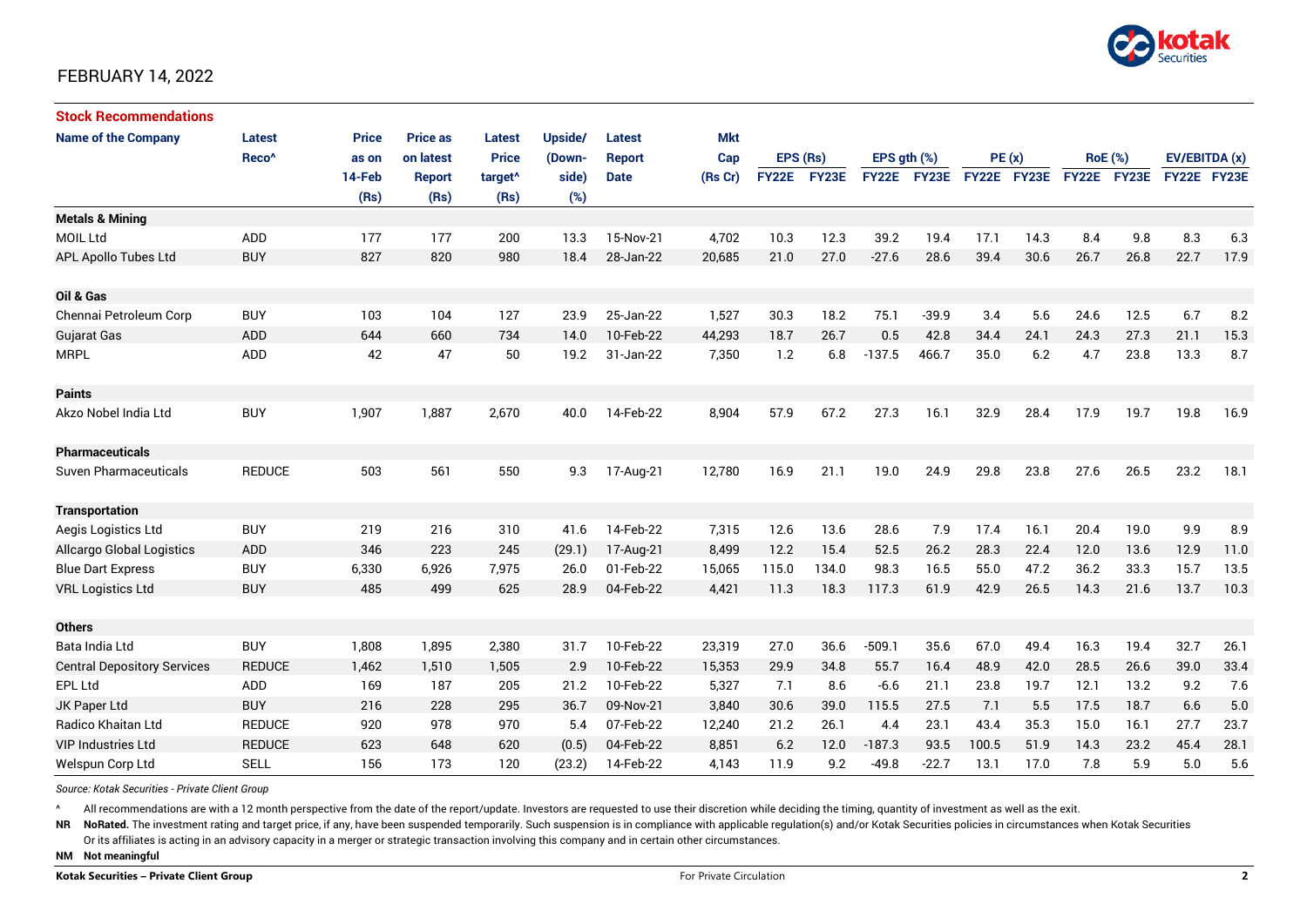

## FEBRUARY 14, 2022

# **RATING SCALE (PRIVATE CLIENT GROUP)**

#### **Definitions of ratings**

| <b>BUY</b>       | - We expect the stock to deliver more than 15% returns over the next 12 months                                                                                                                                                                                                                                                                                                                                                     |
|------------------|------------------------------------------------------------------------------------------------------------------------------------------------------------------------------------------------------------------------------------------------------------------------------------------------------------------------------------------------------------------------------------------------------------------------------------|
| <b>ADD</b>       | - We expect the stock to deliver 5% - 15% returns over the next 12 months                                                                                                                                                                                                                                                                                                                                                          |
| <b>REDUCE</b>    | - We expect the stock to deliver -5% - +5% returns over the next 12 months                                                                                                                                                                                                                                                                                                                                                         |
| <b>SELL</b>      | - We expect the stock to deliver < -5% returns over the next 12 months                                                                                                                                                                                                                                                                                                                                                             |
| <b>NR</b>        | - Not Rated. Kotak Securities is not assigning any rating or price target to the stock.                                                                                                                                                                                                                                                                                                                                            |
|                  | The report has been prepared for information purposes only.                                                                                                                                                                                                                                                                                                                                                                        |
| <b>SUBSCRIBE</b> | $-$ We advise investor to subscribe to the IPO.                                                                                                                                                                                                                                                                                                                                                                                    |
| <b>RS</b>        | - Rating Suspended. Kotak Securities has suspended the investment rating and price target for this stock, either because there is not a sufficient fundamental basis for determining, or there<br>are legal, regulatory or policy constraints around publishing, an investment rating or target. The previous investment rating and price target, if any, are no longer in effect for this stock and<br>should not be relied upon. |
| <b>NA</b>        | - Not Available or Not Applicable. The information is not available for display or is not applicable                                                                                                                                                                                                                                                                                                                               |
| <b>NM</b>        | - Not Meaningful. The information is not meaningful and is therefore excluded.                                                                                                                                                                                                                                                                                                                                                     |
| <b>NOTE</b>      | $-$ Our target prices are with a 12-month perspective. Returns stated in the rating scale are our internal benchmark.                                                                                                                                                                                                                                                                                                              |

## **FUNDAMENTAL RESEARCH TEAM (PRIVATE CLIENT GROUP)**

| <b>Shrikant Chouhan</b>                                                                                | <b>Arun Agarwal</b>                                                                                             | <b>Amit Agarwal, CFA</b>     | <b>Hemali Dhame</b>          |
|--------------------------------------------------------------------------------------------------------|-----------------------------------------------------------------------------------------------------------------|------------------------------|------------------------------|
| Head of Research                                                                                       | Auto & Auto Ancillary                                                                                           | Transportation, Paints, FMCG | <b>Banking &amp; Finance</b> |
| shrikant.chouhan@kotak.com                                                                             | arun.agarwal@kotak.com                                                                                          | agarwal.amit@kotak.com       | Hemali.Dhame@kotak.com       |
| +91 22 6218 5408                                                                                       | +91 22 6218 6443                                                                                                | +91 22 6218 6439             | +91 22 6218 6433             |
| Jatin Damania                                                                                          | Purvi Shah                                                                                                      | <b>Rini Mehta</b>            | K. Kathirvelu                |
| Metals & Mining, Midcap                                                                                | Pharmaceuticals                                                                                                 | Research Associate           | <b>Support Executive</b>     |
| jatin.damania@kotak.com                                                                                | purvi.shah@kotak.com                                                                                            | rini.mehta@kotak.com         | k.kathirvelu@kotak.com       |
| +91 22 6218 6440                                                                                       | +91 22 6218 6432                                                                                                | +91 80801 97299              | +91 22 6218 6427             |
| <b>Sumit Pokharna</b><br>Oil and Gas, Information Tech<br>sumit.pokharna@kotak.com<br>+91 22 6218 6438 | Pankaj Kumar<br><b>Construction, Capital Goods &amp; Midcaps</b><br>pankajr.kumar@kotak.com<br>+91 22 6218 6434 |                              |                              |

#### **TECHNICAL RESEARCH TEAM (PRIVATE CLIENT GROUP)**

**Shrikant Chouhan Amol Athawale Sayed Haider** [shrikant.chouhan@kotak.com](mailto:shrikant.chouhan@kotak.com) [amol.athawale@kotak.com](mailto:amol.athawale@kotak.com) Research Associate<br>
+91 22 6218 5408<br>
+91 20 6620 3350

# [sayed.haider@kotak.com](mailto:sayed.haider@kotak.com) +91 22 62185498

#### **DERIVATIVES RESEARCH TEAM (PRIVATE CLIENT GROUP)**

 $+91$  22 6218 5497

**Sahaj Agrawal Prashanth Lalu Prasenjit Biswas, CMT, CFTe** [sahaj.agrawal@kotak.com](mailto:sahaj.agrawal@kotak.com) [prashanth.lalu@kotak.com](mailto:prashanth.lalu@kotak.com) [prasenjit.biswas@kotak.com](mailto:prasenjit.biswas@kotak.com)